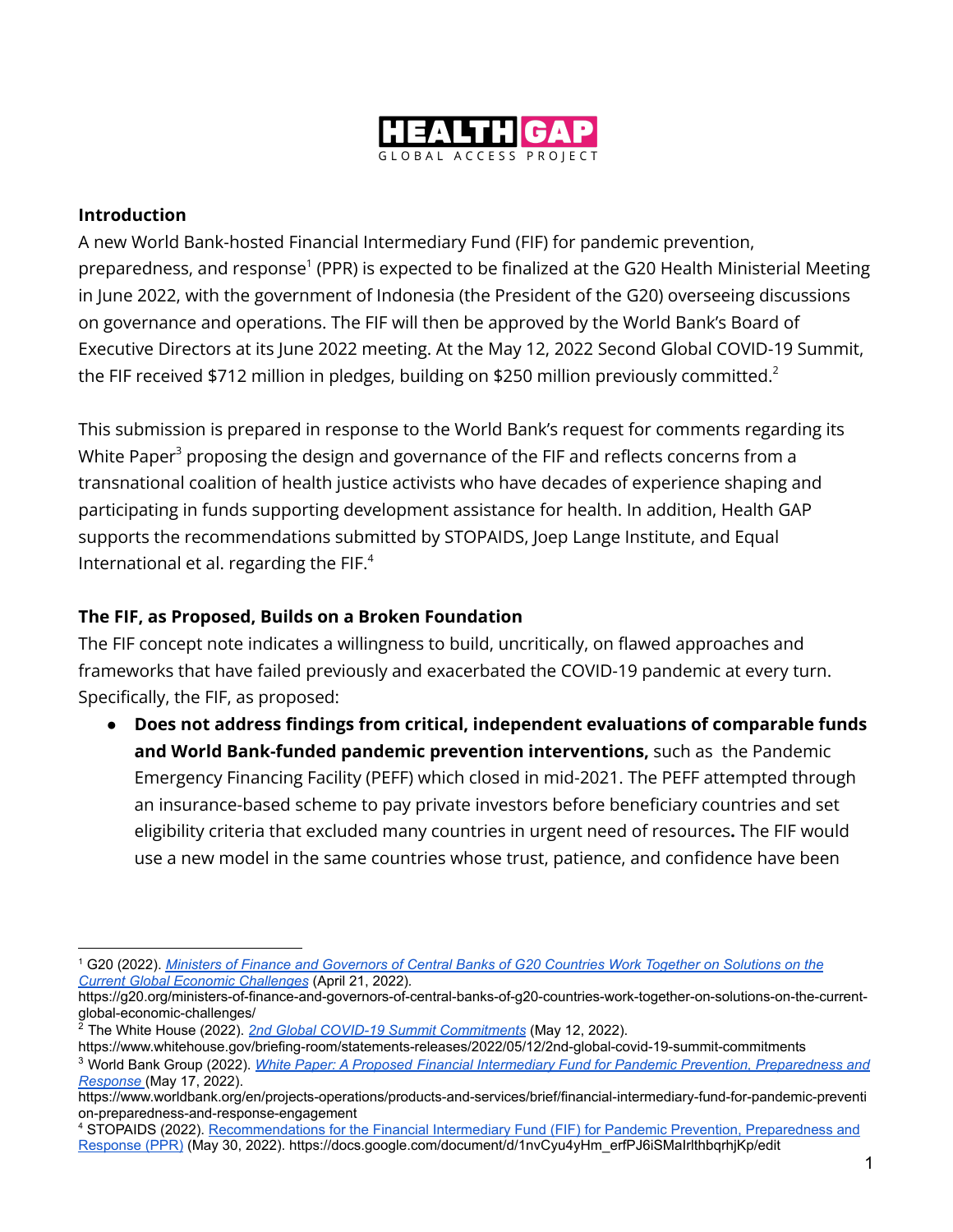betrayed by this recent failure. **<sup>5</sup> <sup>6</sup>** Building trust begins with honest assessment of lessons learned. This must include acknowledging:

- The reality that funds that ostensibly have multilateral governance are often used to advance high-income countries' agendas and priorities, to the exclusion of the urgent needs and approaches of those who the fund is supposed to benefit, for example, the need for funds to establish straightforward and easy mechanisms for regional investment; 7
- The urgent need to improve on insufficient monitoring and reporting approaches that count outputs (funds disbursed) rather than concrete outcomes; <sup>8</sup> and
- The erosion of trust in World Bank-funded funds on the part of low- and middle-income countries, resulting from years of insufficient impact, particularly in investments in health in African countries, $^9$  and including the recent failure of the PEFF to move resources in a timely manner.
- **Retains narrow definitions of traditional health security capacities** (e.g. surveillance capacities, laboratory systems, and medical countermeasures). This is despite the fact that many major gaps in the COVID-19 response were attributable to a lack of health systems and community systems support, as acknowledged by the G20 Joint Finance-Health Task Force $^{10}$ and the ACT-A Health Systems and Response Connector.<sup>11</sup> There is a grave risk that this approach would prioritize health security sought by high-income countries via surveillance and data-sharing by low- and middle-income countries while perpetuating grotesque inequities in access to medical countermeasures (treatments, diagnostics, and vaccines) that result from this data-sharing.
- **Competes for funding with existing global health initiatives with established track records and demonstrated ability to program for pandemic preparedness and response.** While the White Paper states the need for PPR funding that is additional to ODA, it also bemoans spending on other pandemics "taking priority" from PPR. It is completely unclear how the FIF would prevent antagonism between itself and existing health funding platforms. Comments submitted to the World Bank by Gavi, the Global Fund to Fight AIDS,

8 Independent Evaluation Group. 2013. *Responding to [Global Public Bads : Learning from Evaluation of the World Bank](https://openknowledge.worldbank.org/handle/10986/24131https://openknowledge.worldbank.org/handle/10986/24131) [Experience with Avian Influenza 2006-13](https://openknowledge.worldbank.org/handle/10986/24131https://openknowledge.worldbank.org/handle/10986/24131).* World Bank Independent Evaluation Group (January, 2013).

<sup>5</sup> https://www.worldbank.org/en/topic/pandemics/brief/pandemic-emergency-financing-facility

<sup>6</sup> Brim, B and Clare Wenham. "Pandemic Emergency Financing [Facility: struggling to deliver on its innovative promise"](https://doi.org/10.1136/bmj.l5719)*BMJ* 2019; 367 doi: https://doi.org/10.1136/bmj.l5719 (Published 09 October 2019) BMJ 2019;367:l5719

<sup>7</sup> World Bank Independent Evaluation Group (2014) *Evaluation [in Action: Responding to Ebola](https://ieg.worldbankgroup.org/blog/evaluation-action-responding-ebola)*. *https://ieg.worldbankgroup.org/blog/evaluation-action-responding-ebola* (August 6, 2014)

https://openknowledge.worldbank.org/handle/10986/24131 This report on the first global investment program supported by the World Bank for avian influenza describes some experts' assessments that an exclusive focus on "National level projects were a poor way of handling transboundary animal diseases, because they ignored the degree to which diseases spread across political boundaries, to which policies in one country will affect its neighbors, and to which the threat can shift to unexpected areas. (page 8).

<sup>&</sup>lt;sup>9</sup> RESULTS. Evaluation Shows World Bank is Failing on [Health: Advocates Decry Billions Wasted and 67 Percent Failure Rate](https://results.org/news/evaluation-shows-world-bank-is-failing-on-health/) [in Africa.](https://results.org/news/evaluation-shows-world-bank-is-failing-on-health/) https://results.org/news/evaluation-shows-world-bank-is-failing-on-health/

<sup>10</sup> https://home.treasury.gov/news/press-releases/jy0444

<sup>11</sup>https://hlh.who.int/act-a-hsrc-connector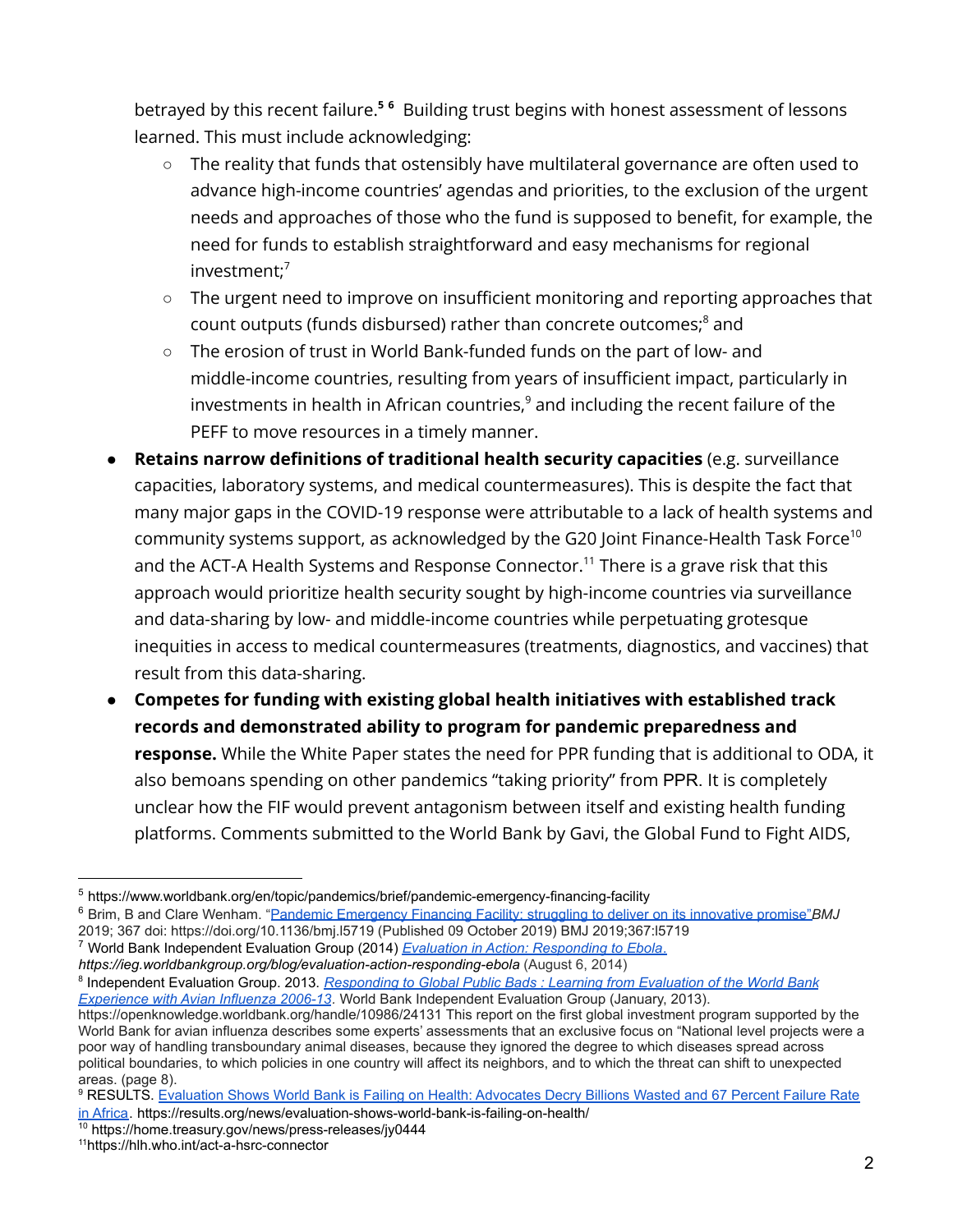Tuberculosis and Malaria (Global Fund) and CEPI highlight this concern: "Donors should devote only new/additional funding to the FIF that does not come at the expense of other existing global health and PPR needs. The FIF should fundraise resources beyond ODA."<sup>12</sup>

● **Proposes a governance structure that is outdated, donor-driven, and ill-suited in every way** for a global mechanism designed to mitigate pandemic risks affecting all countries. As proposed, the governance structure perpetuates a colonialist approach that we know fails on every front.

## **Recommendations: Break New Ground and Build on Proven Models**

The current proposal will not achieve its stated goals and runs the risk of siphoning limited resources from more effective interventions. The following recommendations, which draw analysis of past failures and good practices, will make the FIF a more viable and effective instrument.

# 1) **The FIF must completely overhaul its current approach to governance and**

**representation.** The present language in the concept note leaves governance decisions on a range of crucial issues solely to "founding donors." Every instance where this construction is used should be amended to reflect that the decisions will be made by a governing body reflective of Global Public Investment (GPI) principles. <sup>13</sup> Board representation must include low- and middle-income countries and civil society, and they must have equal voting rights alongside any donors. Civil society representation must include groups representing those most impacted by pandemics: people living with immunocompromising conditions, frontline health workers, pastoralists, the poor, women, and marginalized and criminalized populations. This representation must be full—all mentions of civil society having "observer status" should be removed from the concept note—and supported by requirements for robust country-level consultative processes. Civil society, low- and middle income country governments, and other stakeholders must participate in governance and oversight, policy development, priority setting, planning, and implementation. While World Bank staff described during a May 24, 2022 briefing of civil society hosted by the Pandemic Action Network (PAN) about the FIF that there is a "trade-off" between "inclusivity and efficiency" in governance of the FIF, we believe nothing is further from the truth. A FIF that excludes directly impacted communities from meaningful representation including equal voting rights in determining PPR programming, funding levels, and strategic priorities is by definition inefficient.

<sup>13</sup>[Working Group for Global Public Investment.](https://globalpublicinvestment.org/who-we-are/) 2022. https://globalpublicinvestment.org/who-we-are/ <sup>12</sup> CEPI, Gavi, and the Global Fund. May 2022. *Joint Response from the Coalition for Epidemic Preparedness Innovations (CEPI), Gavi, the Vaccine Alliance (GAVI), and the Global Fund to the White Paper on a Proposed Financial Intermediary Fund (FIF) for Pandemic Preparedness and Response (PPR) Hosted by the World Bank.*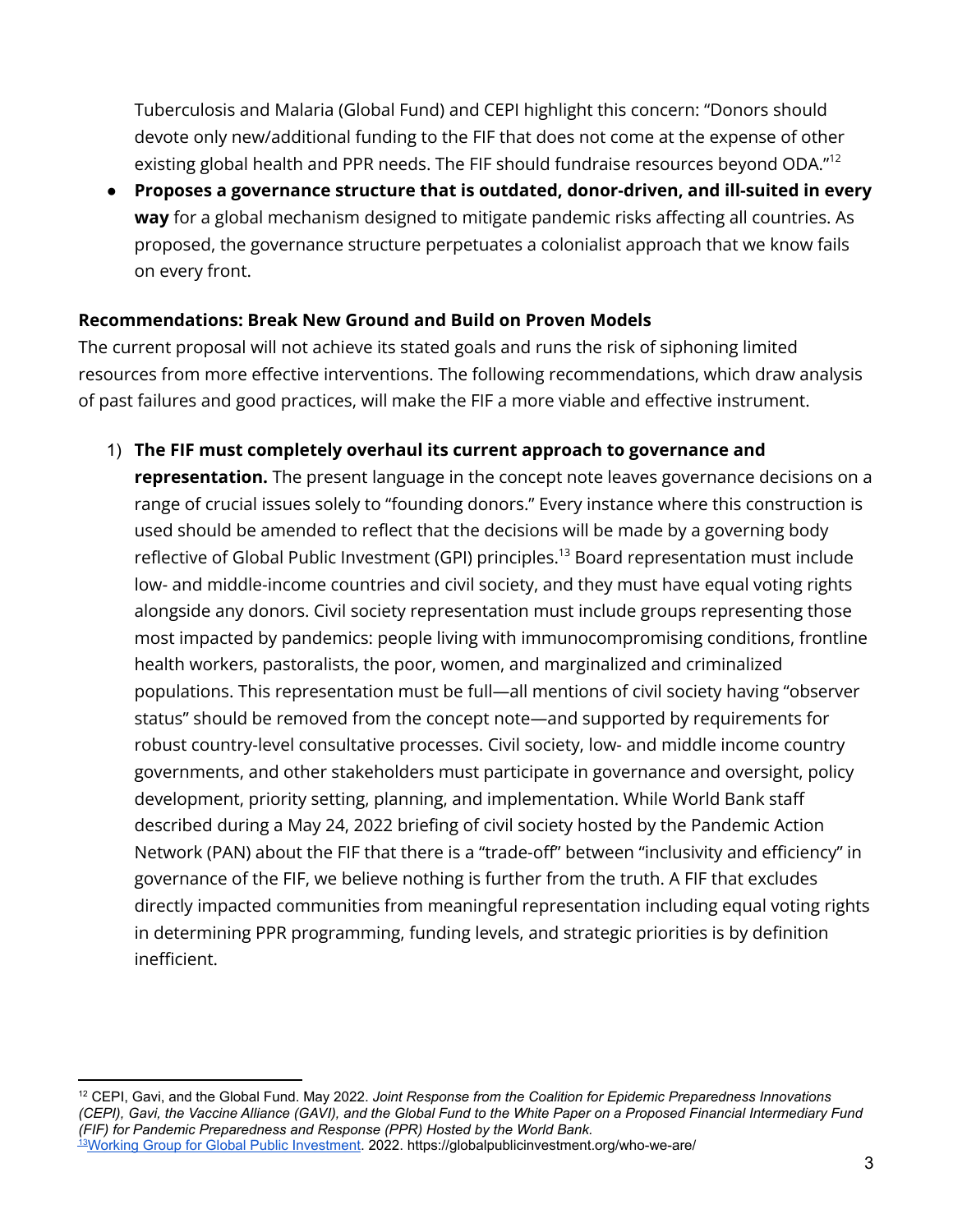2) **The FIF must be explicit, strategic, and preferential in disbursements to proven, existing mechanisms, in particular the Global Fund, 14** instead of establishing a

mechanism that is designed to be competitive with these mechanisms—as indicated: *"Several of the existing institutions support elements of the PPR agenda; however, the absence of a dedicated institution for PPR means that spending on other immediate needs can take priority over equally urgent PPR investments, particularly in inter-pandemic years. A new multilateral financing mechanism would help to focus and sustain much-needed high-level attention on strengthening PPR during "peace time[.]" 15*

Using proven, effective, evidence drive mechanisms is efficient, cost-saving, and good practice. Yet the White Paper presumes a waiver system would be needed to use FIF funds via the Global Fund or other entities. During the same May 24 2022 civil society briefing, World Bank staff described that engaging the Global Fund as an intermediary would be a "no brainer," yet there is no straightforward assertion in the White Paper that the FIF would encourage this through its governance structure. This is disingenuous.

In addition to leveraging complementarity by intentionally funding entities that support health care and health systems, including community systems, the FIF will practice true pandemic preparedness, instead of a securitized approach that, as COVID-19 demonstrates every day, is doomed to fail.

The proposition that there is, in the context of global pandemics of HIV, tuberculosis, and antimicrobial resistance, a possible "peace time" is an indication of the short-sighted and doomed dichotomy between health security and health systems that is enshrined in the International Health Regulations (2005), which focus solely on the former. This text explicitly places the new FIF in direct competition with "other immediate needs" instead of proposing an integrated approach. Gavi, the Global Fund, <sup>16</sup> Unitaid, and CEPI have established capacities and track records to contribute to the health care systems, services, and community- and country-based planning processes needed for true pandemic preparedness. Yet these entities are mentioned only once, in the context of complementary mechanisms, and the white paper suggests that these groups will "require a policy waiver, subject to a risk-based review"<sup>17</sup> to qualify for funding. This is unacceptable.

*<sup>14</sup>* Supra note 12. This document requests that "Gavi, CEPI and the Global Fund are included as implementing entities for the FIF from its initial phase and are part of the fundamental design (page 2)." Health GAP advocates for the inclusion of Unitaid and for all implementing entities to be selected on the basis of performance and low- and middle-income countries and civil society leadership.

<sup>15</sup> World Bank Group. 2022. *White Paper: A Proposed Financial Intermediary Fund (FIF) for Pandemic Prevention, Preparedness and Response (PPR) Hosted by the World Bank.* (May 17, 2022)

<sup>&</sup>lt;sup>16</sup> Health GAP with AVAC, Friends of the Global Fund to Fight Against AIDS, Tuberculosis and Malaria, Partners in Health, RESULTS and Treatment Action Group. (2021) *The Global [Fund: A Foundation for Health Equity \(September 13, 2021\)](https://healthgap.org/the-global-fund-a-foundation-for-health-equity/)* https://healthgap.org/the-global-fund-a-foundation-for-health-equity*/*

<sup>17</sup> See: paragraph 23: *"Resources from the FIF will be channeled to programs/projects through a set of accredited implementing entities. The recommended set of implementing entities for the proposed FIF will be determined through a consultative process*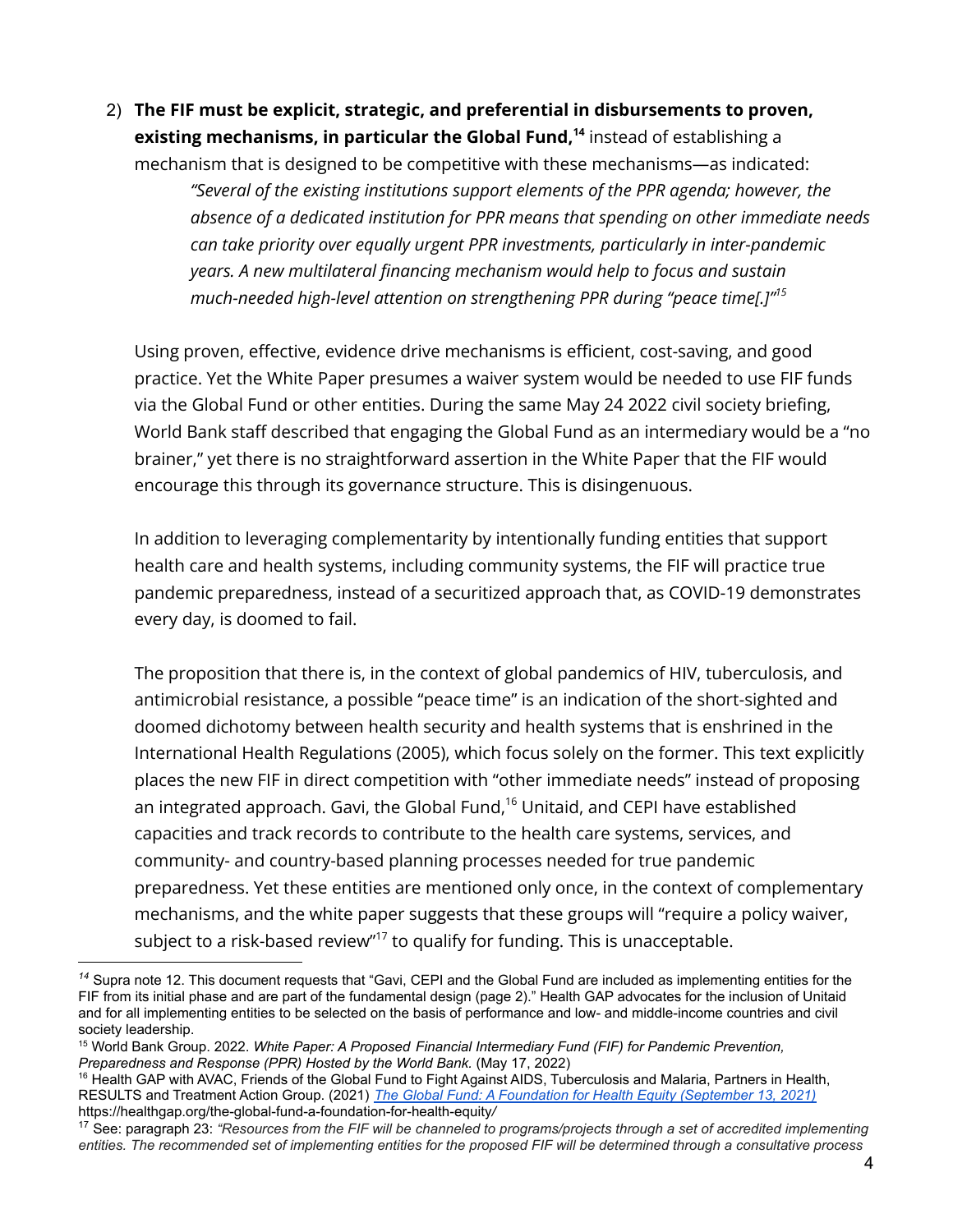From the outset the FIF should identify a set of global health institutions that have played a key role in the response to the COVID-19 pandemic, particularly entities involved in the Access to COVID-19 Tools Accelerator. Funding should not ordinarily be provided to private entities except with inclusion of robust technology sharing and equitable access conditionalities.

- 3) **The FIF Must Include Positive Conditionalities that Promote Equity in Research and Development of and Access to Medical Countermeasures**. Resources from FIF will be used to purchase commodities including diagnostics, therapeutics, and vaccines, and requirements for sharing these commodities as global public goods are critical. The FIF must take steps via leverage, influence, and funding conditionalities to ensure provisions of equitable access and transparency regarding price and procurement at every stage. Specifically, the FIF concept note and framing document must be updated to state the principles and practice of this pro-equity positive conditionality approach. This section should:
	- a) require open sharing of data and full transfer of technology as aspects of FIF-funded medical R&D, and support procurement policies that insure intellectual property (IP) or other restrictions on access to data do not constitute a barrier to research, production, or equitable access to generics or biosimilars. Specifically, this policy should support non-enforcement of existing IP, non-exclusive global licenses, a formal waiver of IP during pandemics, and the use of TRIPS flexibilities and other legal mechanisms to ensure access to the fullest.
	- b) Ensure the FIF is actively participating in the "reboot" of R&D aligned to nine core principles recently advanced by leading scientists and public health experts.<sup>18</sup>
	- c) If funding is provided to private entities for research and development activities that funding must come with strings attached, in terms of open science and publication principles, licensing and technology transfer, and commitment to equitable distribution of resulting pandemic countermeasures.

*with the founding donors and subject to the no objection of the World Bank, as FIF Trustee. As per the World Bank's FIF Management Framework (2019), in FIFs for which the World Bank houses the secretariat (and thereby provides the FIF its legal personality), eligible implementing entities are MDBs (including Regional Development Banks), the IMF and UN agencies. These are entities with whom most donors have separate Board-level relationships, ensuring familiarity with applicable policies and procedures and providing additional means for oversight and accountability. The inclusion of global and regional organizations, beyond MDBs and UN agencies, as FIF implementing entities is possible although it would require a World Bank policy waiver, subject to a risk-based review. It may be noted that the provision of 'direct access' in which sovereign national entities receive funding directly from a FIF is not permitted in World Bank hosted FIFs. In other words, FIFs must channel funds through intermediary entities that must take responsibility, and have the capacity for, project preparation, appraisal, and supervision of projects, using their own policies and procedures."*

<sup>&</sup>lt;sup>18</sup> Soumya Swaminathan, et al. (2022). "Reboot Biomedical [R&D in the Public Interest](https://doi.org/10.1038/d41586-022-00324-y)," Nature 602, 207-210 (February 10, 2022) *doi: https://doi.org/10.1038/d41586-022-00324-y*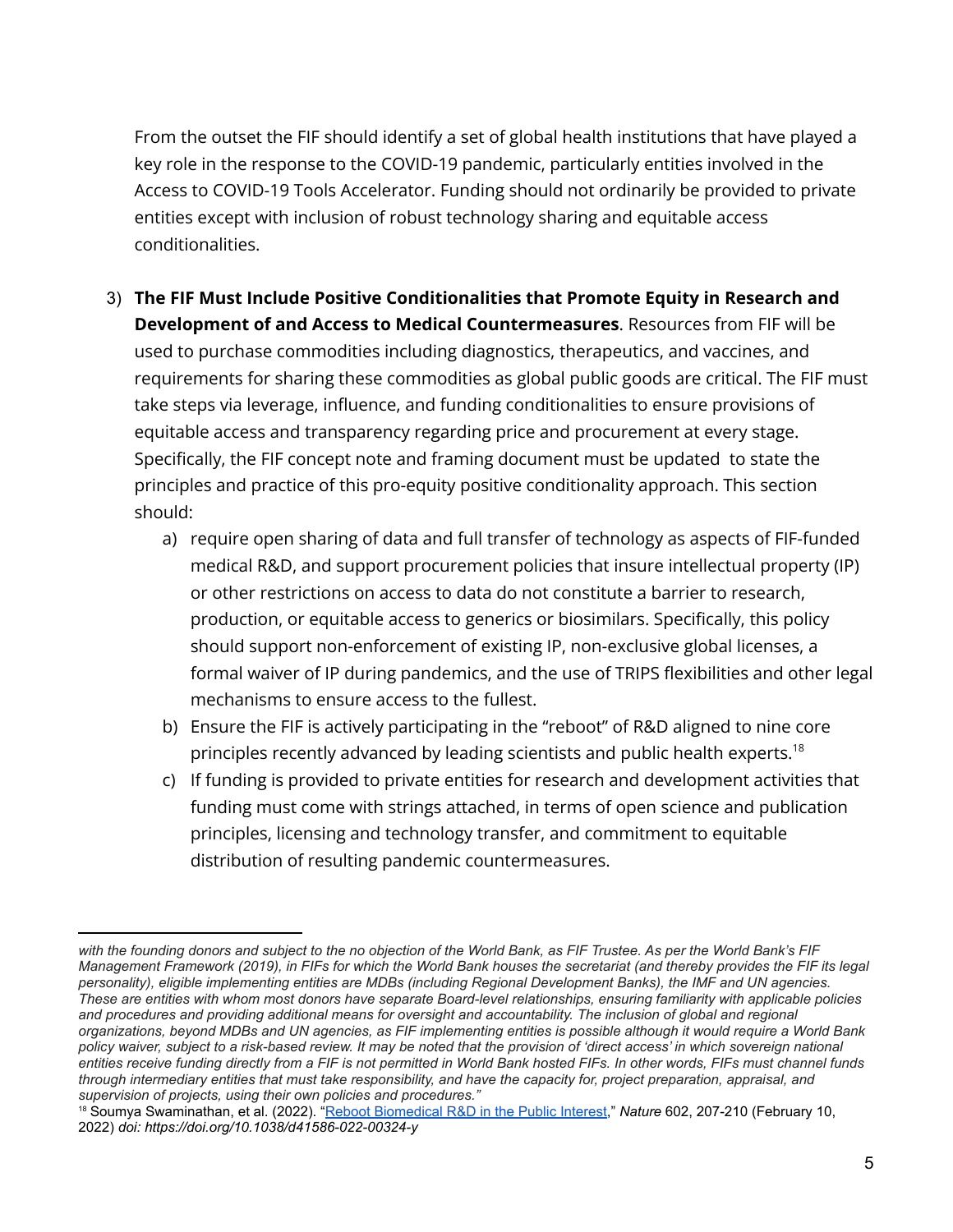- d) The FIF will consultatively develop and transparently share its approaches to navigating funding in countries where there are patents and other IP barriers, including countries outside of MPP licensing territories.
- e) The FIF will consultatively develop and transparently share its approaches to regulatory approvals required for purchase; it must address whether commodities will need to be WHO prequalified or stringent regulatory authority (SRA) approved, and how these requirements, if implemented, will impact technologies produced in countries whose drug regulatory authorities (DRAs) are not considered SRAs, such as the mRNA vaccine technology transfer hub.
- **4) Ensure Funding Additionality through Explicit Principles and Metrics for Mobilizing and Allocating Funding**: As noted in point (1), the World Bank presumes a world in which the FIF competes with other health-focused funding mechanisms for finite resources, instead of positing an approach that ensures efficiency (use of existing mechanisms), impact (achievement of health security objectives via low- and middle-income countries and civil-society-led approaches to building trusted, resilient health and surveillance systems), complementarity (through clarity on principles and metrics for allocating funds), and additionality (raising the additional billions needed to save lives and prevent illness though PPR).

The FIF must in its charter require any donor to demonstrate that its commitments are truly additional to other development assistance for health (DAH) investments, rather than displacing or substituting those funds, and must monitor coherence with this requirement. Funding allocations will also need to take into account funding and activity undertaken by other entities contributing to PPR. Even with these caveats, the FIF must clarify its role and reduce competition by clearly stating the anticipated proportionality of funding, for example proportions to be held in reserve for a newly emerging pandemic, and by further stating what the FIF will not fund directly or will fund solely through specific mechanisms such as the Global Fund and others, with the express purpose of protecting and strengthening these entities via additionality.

### **Innovate Now or Fail Later**

These recommendations reflect our experience ensuring global health funds and initiatives are accountable to the directly impacted communities that they must serve. Ensuring accountability in establishing the FIF is required in order to address the massive preventable death from COVID-19, HIV, tuberculosis, malaria, and the excess morbidity from acute and long COVID and many other preventable conditions and illnesses. Replicating the structures that paid for the present catastrophe in a new fund is, quite literally, a death sentence.